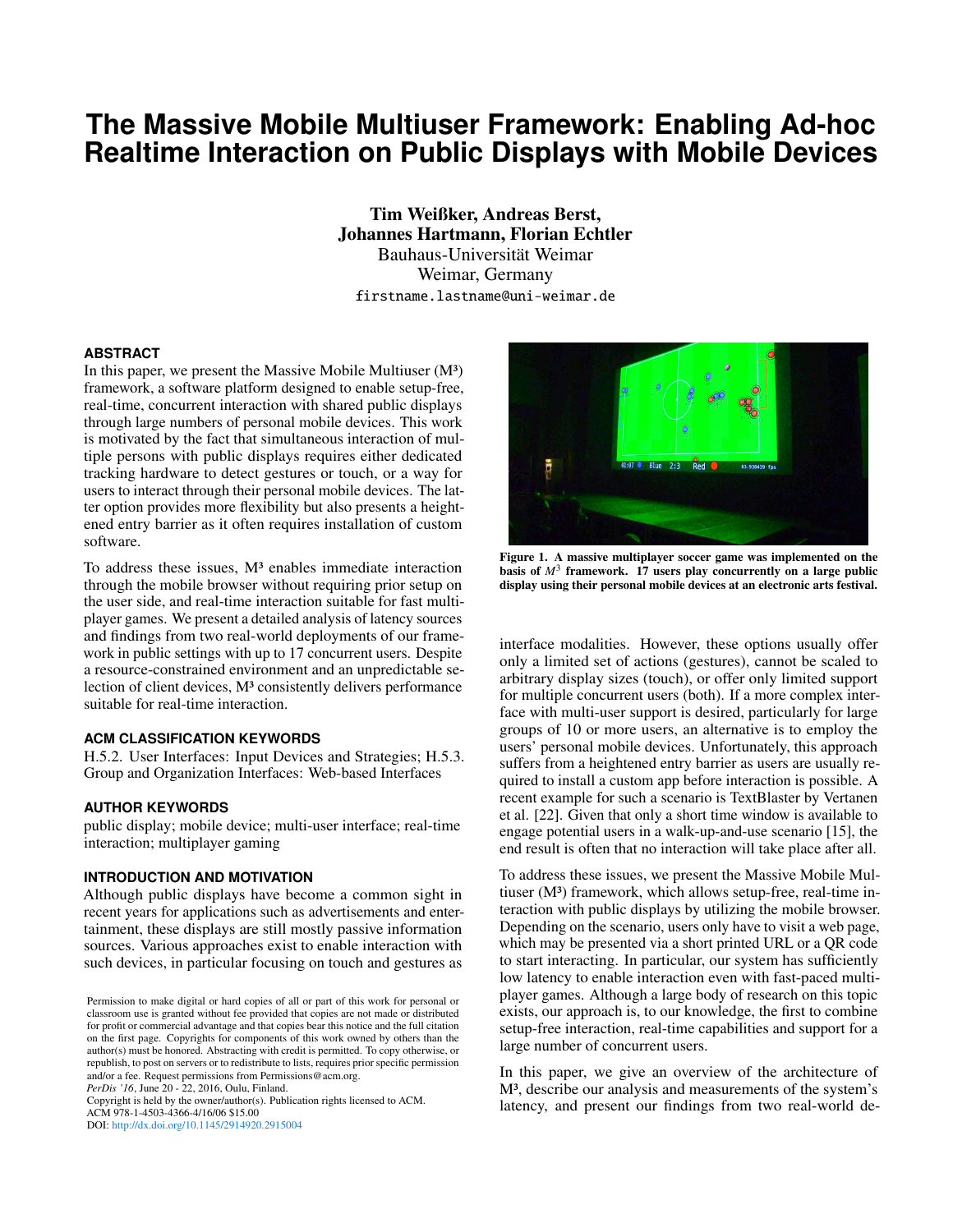ployments in a resource-constrained environment with 97 distinct users (up to 17 concurrently). The API as well as all source code for the framework and the sample game is available under an open-source license at [https://github.com/](https://github.com/mmbuw/massive-mobile-multiplayer) [mmbuw/massive-mobile-multiplayer.](https://github.com/mmbuw/massive-mobile-multiplayer) A video showing live interaction of 17 participants at a public event is available at [https://www.youtube.com/watch?v=niA5Vwu3BtE.](https://www.youtube.com/watch?v=niA5Vwu3BtE)

#### **RELATED WORK**

Interaction with public displays is a topic which has already been explored by numerous researchers, although not in the combination of features we focus on (no setup, real-time interaction, multiple users). We identify three main directions of research pertinent to our approach: vision-based and browserbased interaction using personal mobile devices, and gestural interaction using sensors embedded into the display.

Vision-based interaction usually employs an approach where the public display is viewed through a live video feed on the mobile device and interaction is done through touch on the video representation. A seminal example is Touch Projector by Boring et al. [\[4\]](#page-5-1) although earlier work by Ballagas et al. [\[3\]](#page-5-2) already presented a similar approach on non-touch devices. Common limitations of this approach are that it requires a custom app to be installed before interaction can take place, and that the mobile device has to be held in a camera-like pose to enable interaction.

Browser-based interaction, on the other hand, emphasizes the aspect of requiring no setup prior to interaction, which is performed through the pre-installed web browser on the mobile device. For example, Kubitza et al. present VEII [\[13,](#page-5-3) [14\]](#page-5-4), which allows on-site modificiation of public displays in museums through a mobile device. Alt et al. present Digifieds [\[1,](#page-5-5) [2\]](#page-5-6), a framework to exchange content with public digital notice boards using a combination of mobile apps and custom websites. Geel et al. show PresiShare [\[10\]](#page-5-7), a setup-less web application for mobile devices, which uses QR codes to share media on multiple public displays. MoCHA, a modular webbased multi-device framework by Oat et al. uses QR codes to establish the connection between client and server [\[19\]](#page-6-1).

Dingler et al. present uCanvas [\[7\]](#page-5-8), a web-based framework to employ the mobile device's accelerometer for interaction with the public display. In the context of collaborative music creation, Weitzner et al. developed MassMobile [\[23\]](#page-6-2), an audience participation framework designed to control a large Max/MSP installation. Also, recent versions of the Android operating system include Google Nearby [\[11\]](#page-5-9), an API designed to enable interaction between co-located smartphones and optionally also shared displays. The latter approach, however, again requires prior installation of a custom app and is not platform-independent.

Both the smartphone-camera- and browser-based research directions do not seem to focus on simultaneous real-time interaction from multiple users. Although both approaches should in theory be capable of supporting multiple concurrent users, this has not been investigated extensively. When multi-user capability is desired, most research currently centers around gesture-based interaction using sensors such as the Kinect. One current example is ShadowTouch by Elhart et al. [\[8\]](#page-5-10), in which the users' silhouettes are overlaid over the display and augmented with individual selection menus. A similar approach with depth cameras, focusing on a playful experience in a shop window for multiple passersby, was presented by Müller et al. [[17\]](#page-6-3).

# **ARCHITECTURE OF** *M*<sup>3</sup> **FRAMEWORK**

The M³ Framework consists of a *client-server architecture*, in which a server performs the application logic and renders a visualization of its internal model to the shared public display. The mobile client devices collect inputs from their respective users for manipulating this model and forward them to the server using a wireless communication channel. Following these principles, our framework consists of three modules. While the *frontend* runs on the client devices, the *backend* and the *application* are deployed on the server. The relationships between these modules are illustrated in Figure [2.](#page-1-0)



<span id="page-1-0"></span>Figure 2. Graphical illustration of  $M<sup>3</sup>$  framework's architecture. The frontend module runs on the mobile client device; the backend and the application module are deployed on the server to which the public display is connected. To send messages to the the server, a wireless communication channel is used.

#### **Frontend**

When a user wants to participate, they wirelessly connect their mobile device to the server. By opening a specific URL in a browser, the connected client is supplied with the *frontend* module of the framework via a regular web server. This module opens a *WebSocket* [\[9\]](#page-5-11) connection to the backend for realtime communication. In order to collect input data from the user, it displays a virtual input device interface using HTML5 and JavaScript. Examples for simulated input device interfaces include a virtual keyboard or a game controller. The frontend currently supports the mobile Firefox, Safari and Chrome browsers. As the concrete appearance of this mobile interface depends on the intended usage scenario, it is the task of the developer to create the involved UI elements together with their touch event handling. After a touch has been recognized,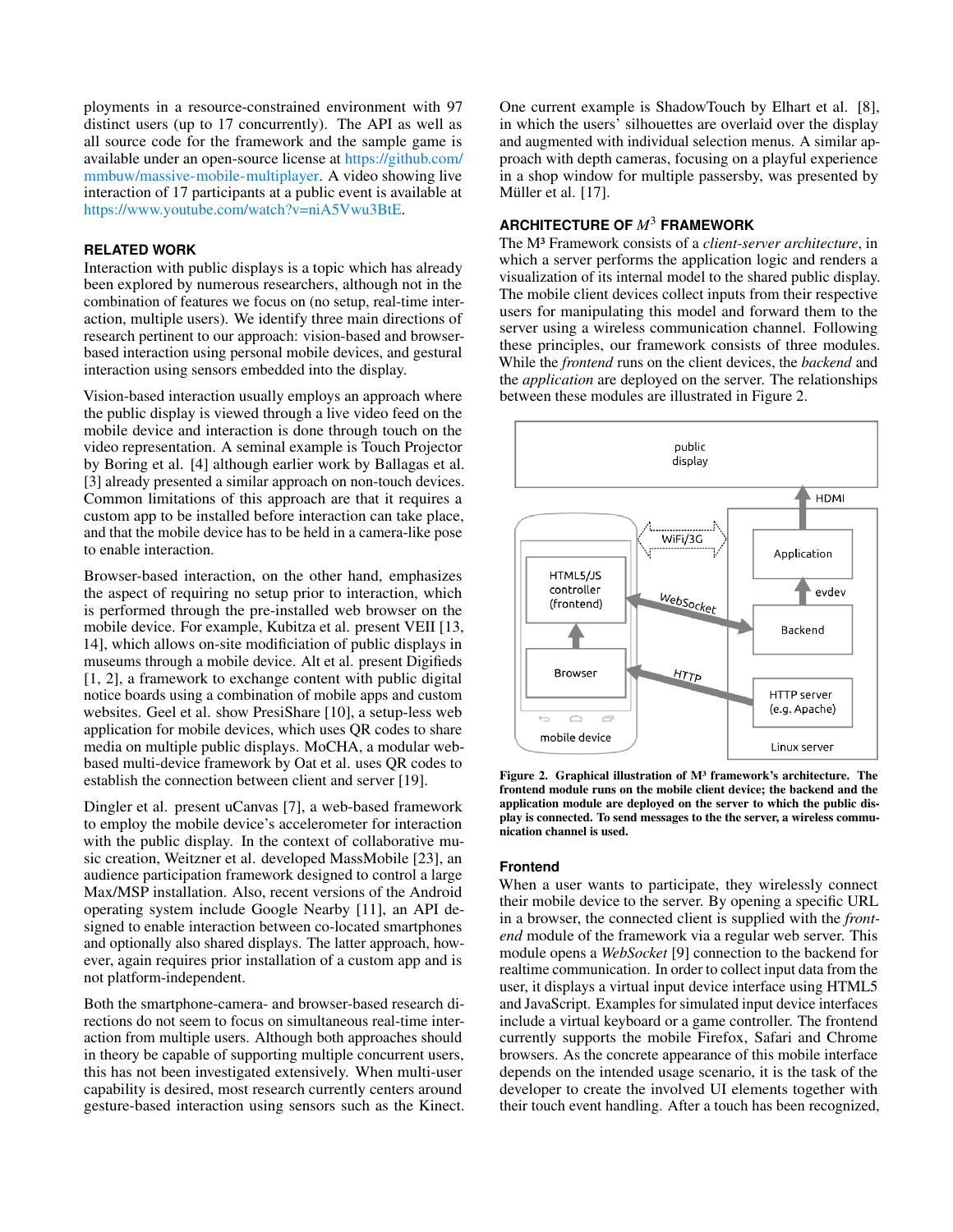

<span id="page-2-1"></span>Figure 3. A detailed analysis of latency sources involved in the usage of  $M<sup>3</sup>$  Framework. The illustrated time values were both researched (cursive) and measured to describe the average case; when we were supplied with a worst case time, we assumed half of it as average value.

the framework specifies the encoding of messages to be sent to the server via the WebSocket connection.

#### **Backend**

The Linux-based *backend* module is the core of the framework, which runs on the server and waits for incoming WebSocket connections by mobile client devices. When a new connection is established, this module creates an event device using the *uinput* library, which allows dynamic creation of virtual input devices. Each incoming message from a client is then interpreted, and the corresponding event is triggered on the respective event device. Before compilation of the backend module, the allowed event types, event codes and corresponding WebSocket messages can be customized in a configuration file by the developer.

The configuration file in Listing [1,](#page-2-0) for example, defines event devices producing continuous absolute values in twodimensional space and a discrete button value.

<span id="page-2-0"></span>Listing 1. Example backend configuration for continuous absolute 2D and discrete button input.

| type EV_ABS AB |  |
|----------------|--|
| event ABS X X  |  |
| event ABS Y Y  |  |
|                |  |
| type EV_KEY K  |  |
| event BTN A A  |  |

This specification of events also defines the plain-text protocol for the respective socket messages. According to Listing [1,](#page-2-0) examples for valid socket messages include ˆEV ABS ABS X 111\$ and ˆEV KEY BTN A 1\$ for injecting single events and ˆEV ABS \* 111 222\$ for multiple ones in a single message. The third word at the end of a configuration line defines an alias for the corresponding type or event, which may help to reduce the amount of data sent via the socket. Consequently, ˆAB X 123\$ is also a valid message, which is equivalent to the first example. The caret and dollar signs are delimiters to detect corrupted messages.

#### **Application**

The task of the *application* module is to provide an internal model, which is visualized on the shared public display and can be modified by the client devices. This module runs on the server and waits for new event devices to appear. For each of these devices, it maps the incoming events to changes in the internal model using an appropriate transfer function. As a result, the coupling of the application to the backend module is only given by the *evdev* interface and therefore is very loose, which makes the application easily exchangeable according to the intended usage context. The framework provides the user

with an extensible application skeleton, which is able to react to new devices and read their inputs. As the application itself obviously depends on the usage context of the framework, it needs to be fully created by the developer. Note that due to the use of the standard Linux *evdev* interface, all potential applications could also utilize standard physical input devices like game pads connected via USB.

#### **ANALYSIS OF LATENCY SOURCES**

In order to determine the viability of our approach for real-time interaction, we analyzed the total latency of the system. To this end, we deployed the server modules of the  $M<sup>3</sup>$  framework on a *Raspberry Pi* to mirror the intended usage scenario as a low-power gaming appliance. Our main test client was a *Samsung GT-I8190* running *Chrome* on *Android 4.1.2*, which connected to the server using a WiFi network provided directly by the server through an USB WiFi adapter acting as access point. The frontend module was delivered by an *Apache2* web server. In our test setup, it provided an interface with a single touch button, which made a corresponding circle on the shared public screen flash up. Our goal was to estimate the total time a touch contact on the mobile device required to be recognized, processed and displayed on the shared public screen. The results of our latency analysis are illustrated in Figure [3.](#page-2-1) It can be divided into the processing times solely introduced by  $M<sup>3</sup>$  framework itself plus additional times dependent on the mobile device, the network and the public display in use.

#### **Framework components**

An event arriving at the mobile operating system's event management queue needs to be forwarded to the frontend module of  $M<sup>3</sup>$  running in the web browser, which then recognizes that the button on the virtual input device was pressed. This information is encoded in a message and sent to the server over the WebSocket connection. In order to quantify the time needed for these steps, we wrote a script for the *monkeyrunner* UI testing tool, which injected 100 touch events into the event pipeline in irregular intervals. By computing the time difference between event injection and network packet arrival at the Raspberry Pi server (using the *tcpdump* network capturing utility), we measured an average duration of 29.86 ms (standard deviation  $\sigma$  = 6.13 ms) for these components. Further tests involving more modern client devices revealed that the time from event management queue to network packet arrival on the server can be even lower, going down to 12.12 ms ( $\sigma$  = 2.73 ms) on a Google Nexus 4.

When a network packet arrives on the server, it needs to be processed by the backend module of  $M^3$ , and the intended event needs to be triggered on the corresponding event device. We measured 100 time differences between the arrival of a network packet and the time stamp of the triggered event,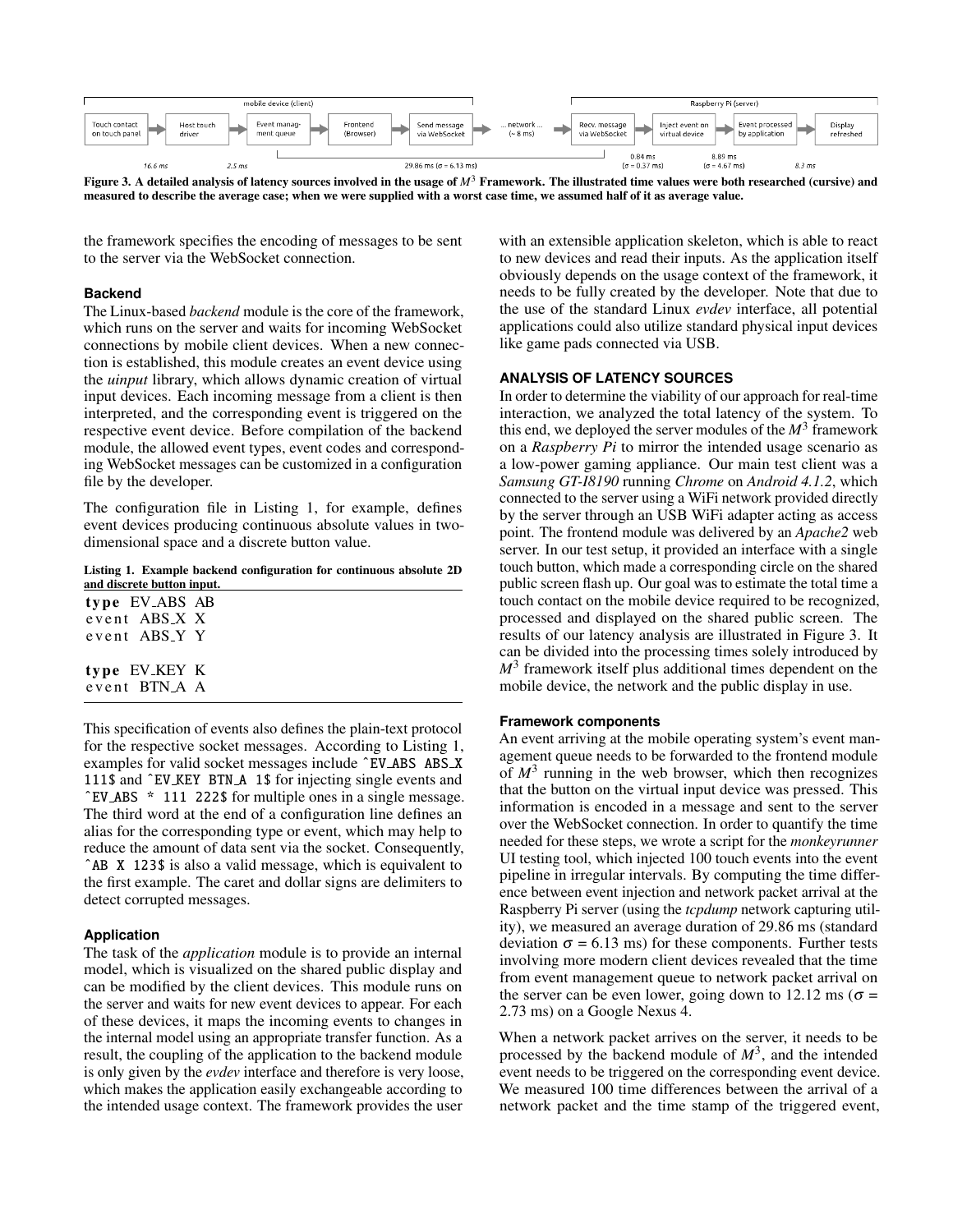resulting in an average latency of 0.84 ms ( $\sigma$  = 0.37 ms) for the backend module.

In the last step, the application module needs some additional time to react to the triggered event on the event device. In our example, we therefore measured the time differences between an event's time stamp and the time of the method call coloring the circle on the shared public display. As our application's main loop runs at 60Hz, we expected a worst case time of 16.67 ms for this step. Measurements with 100 events resulted in an average of 8.89 ms ( $\sigma$  = 4.67 ms), confirming this expectation.

## **External components**

For our previous analyses, we injected touch events artificially using the *monkeyrunner* tool. However, in real-world deployments of our architecture, touch events are generated by the user; thus, we need to examine the time which is needed to recognize touches on the mobile device's touch layer and to forward them to the event queue. This is extensively discussed by Padre [\[20\]](#page-6-4) and Chang [\[5\]](#page-5-12), which leads us to assume an average latency of 16.6 ms for the touchscreen (considering the touchscreen itself is sampled at 100 Hz, but internally synchronized to the LCD refresh rate of 60 Hz, which results in slightly varying response times to a touch), plus an additional 2.5 ms for internal preprocessing.

Finally, we also need to take the refresh rate of the public display into account, which introduces some additional time after the draw call coloring the circle until the actual noticeable color change on the screen. If, like in our case, the public display runs at a refresh rate of 60Hz, another 8.3 ms latency need to be assumed on average (16.67 ms in the worst case).

## **Interpretation and discussion**

Until recently, interactive systems aimed to achieve latency below 100 ms according to Wickens [\[24\]](#page-6-5). However, more recent work by Ivkovic et al. [\[12\]](#page-5-13) showed that user performance in targeting and tracking tasks already begins to decline slightly at latencies around 70 ms when compared to a baseline latency of 11 ms. Using a custom high-speed touch sensor and output system, Ng et al. showed that even latencies below 10 ms can still be noticed by some users [\[18\]](#page-6-6). However, as we are targeting commodity hardware, we consequently aimed for a total system latency below 70 ms to avoid impeding user performance. The measured components of  $M^3$  framework total up to 39.59 ms (Samsung GT-I8190) and 21.85 ms (Google Nexus 4). Even when adding the estimated latencies introduced by external components, we still achieve an estimated latency of 66.99 ms for the older Samsung device and 49.25 ms for the more modern Nexus device.

As a result, we can state that our setup is fully compatible with applications requiring real-time communication. Although our analysis focused on Android devices due to their betterdocumented internals, comparable performance was observed on a variety of iOS-based devices during our real-world de-ployments.<sup>[1](#page-3-0)</sup>

As mentioned before, the illustrated values were measured with client devices directly connected to the server using a WiFi connection without additional network hops. Naturally, when the network complexity is higher, the resulting additional latency needs to be added to the total, as also indicated in earlier research by Clinch et al. [\[6\]](#page-5-14). In an additional experiment, we connected the server to the Internet and measured an average round-trip time of 111.50 ms ( $\sigma$  = 61.38 ms) over a 4G connection, resulting in approximately 55 ms of additional latency. Compared to the average round-trip time of 15.77 ms  $(\sigma = 7.94 \text{ ms})$  for the local WiFi network which consequently contributes about 8 ms of latency, this is a noticeable difference, which is likely even larger when an earlier-generation network is used. Consequently, when real-time interaction is required, we suggest using a local WiFi network; otherwise, connecting to the server via the Internet may be a viable alternative.

# **REAL-WORLD DEPLOYMENT OF** *M*<sup>3</sup>

In order to evaluate our framework in a real-life setting with fast-paced multi-user interaction, we implemented a gaming appliance based on a Raspberry Pi. We assumed that attracting people to test the interface was easier when using a playful application as opposed to an artificial test setup or a more work-focused implementation as also indicated by other research [\[16\]](#page-5-15). Consequently, we developed a video game loosely based off *HaxBall*<sup>[2](#page-3-1)</sup>, a simplified 2D soccer variant. It is well suited as a stress test for our framework as it requires constant interaction and fast reaction times while allowing players to join or leave at any time. This game was deployed during an open-lab event at our university as well as during a digital arts exhibition. For the actual look of the game, refer to Figure [1.](#page-0-0)

The game constantly repeats rounds of 3 minutes duration, which users can join at any given time. For our system, this is done by simply joining our WiFi network and accessing any arbitrary URL. The user will then be forwarded to the captive portal page of our game and prompted to choose a user name. The phone then becomes the user's controller (see also figure [4\)](#page-3-2). Users are auto-assigned to the blue or the red team based on current score and team size; team color is also indicated by the UI elements on the frontend. Each user is embodied by a colored player circle on the field.



Figure 4. The frontend module of the deployed soccer game using  $M<sup>3</sup>$ framework obtains relative input values by simulating a joystick; furthermore, a dedicated screen area serves as a discrete button input.

<span id="page-3-0"></span> $1$ Out of 97 total participating devices, 27 were identified as Apple devices via their MAC addresses.

<span id="page-3-2"></span><span id="page-3-1"></span><sup>2</sup><http://www.haxball.com>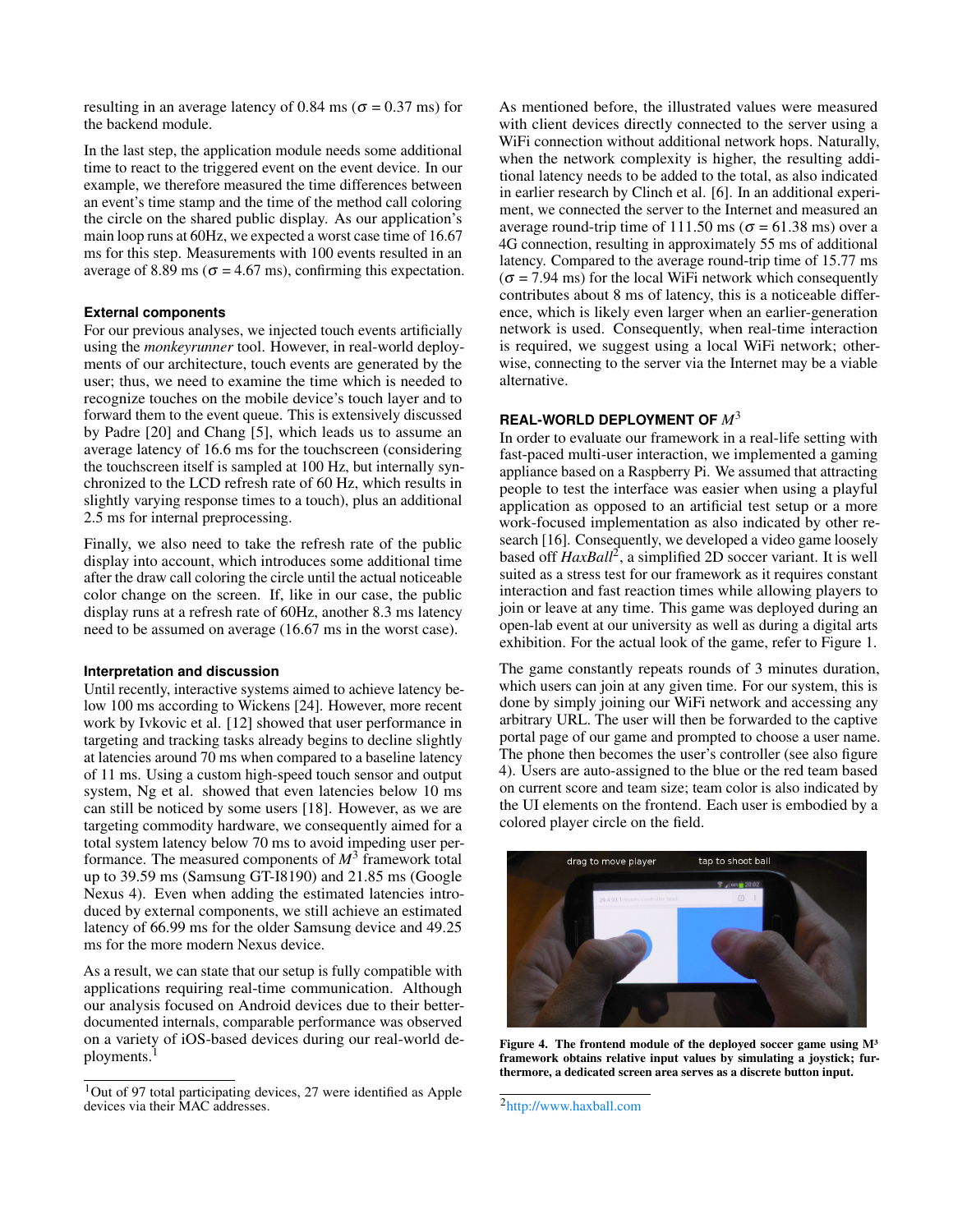

<span id="page-4-0"></span>Figure 5. Results of our post-game questionnaire, to which users were redirected after they had left the game or the 30-seconds timeout was reached. The questionnaire was filled in by 13 participants.

Over the course of two days and a total of about 8 hours, we recorded a total of 143 games with user participation. Note that the framework was running continuously and without interruptions for the whole time period. On average, the games were played by 5.36 ( $\sigma$  = 3.01) participants and ended with a total of 5.51 goals scored, which were nearly equally distributed over the two teams. The average user's connection lasted for 305.8 seconds, which equals to roughly 5.1 minutes or 1.7 games. We recorded a total of 97 different MAC addresses and our longest connection recorded lasted for 2106 seconds. Note that our system disconnects inactive users after 30 seconds, so the user had actually been playing for 35 minutes straight. We received enthusiastic informal feedback from participants, and several requests to deploy the game in other contexts such as an office lounge.

To gather additional subjective data, we also redirected users to a short post-game questionnaire in the browser after they had left the game or the 30-seconds timeout was reached. This questionnaire was completed by 13 users out of 97, likely due to the fact that many participants simply pocketed their phone at the end of the game and left without further looking at the browser.

We asked our users to rate six aspects of their experience on a 6-point Likert scale (with 1 representing "totally disagree" and 6 being "totally agree"). We have illustrated the questions and their respective scores in Figure [5.](#page-4-0) The perceived latency and the feeling that given input got lost were both rated low (median  $Mdn = 2$ ; mode  $Mo = 1$ ), which confirms that  $M<sup>3</sup>$ framework's implementation functions fast and correctly. Furthermore, people found it very easy to join the game (*Mdn* = 6;  $Mo = 6$ ) and also to learn how to control their player figure on the shared screen  $(Mdn = 5; Mo = 6)$ . While most of the people didn't experience problems during connecting to the game  $(Mdn = 3; Mo = 1)$ , the median score indicates that there were some exceptions. We assume that this value was heavily influenced by the fact that recent Android phones often automatically disconnect from WiFi networks that do not provide Internet access, which was the case for our network. The most

negative feedback was given to the question whether the player figure always reacted to user input as expected (*Mdn* = 4; *Mo* = 3), which we partially lead back to our rather uncommon acceleration-based transfer function [\[25\]](#page-6-7) supplemented by our friction simulation.

#### **CONCLUSION AND FUTURE WORK**

We have presented the Massive Mobile Multiuser framework, which combines real-time capabilities and setup-free interaction with public displays using personal mobile devices. We showed an in-depth analysis of the system's total latency and discussed results from two public deployments, which confirmed our expectation that  $M<sup>3</sup>$  enables a large number of users to interact concurrently, in real time, and without discouraging setup procedures. A central finding from our analysis is that if a latency budget of at most 70 ms is assumed, "fixed costs" such as touchscreen and display latency already consume roughly half of this budget, requiring the use of fast networks such as local WiFi connections for providing real-time interaction.

The framework is designed in a modular way in order to provide easy exchangeability of functionalities and use cases. While the source code for the backend module usually remains constant, the frontend and the application are strongly dependent on the framework's usage context. Going from a 2D to a 3D gaming scenario, another imaginable frontend could, for example, provide two control sticks for manipulating both the player's and the camera's movements separately. Apart from gaming, collaborative text editing involving a keyboard frontend might also be an interesting use case for the framework.

Prior studies suggest that using mobile touch displays as input for controlling content on larger screens perform better than or equivalent to mobile-only or hybrid modalities in simple search tasks [\[21\]](#page-6-8). However, the more complex the mobile frontend becomes, the more attention shifts between the displays are needed to accomplish a task. This is mainly due to the need of locating specific interface elements and the lack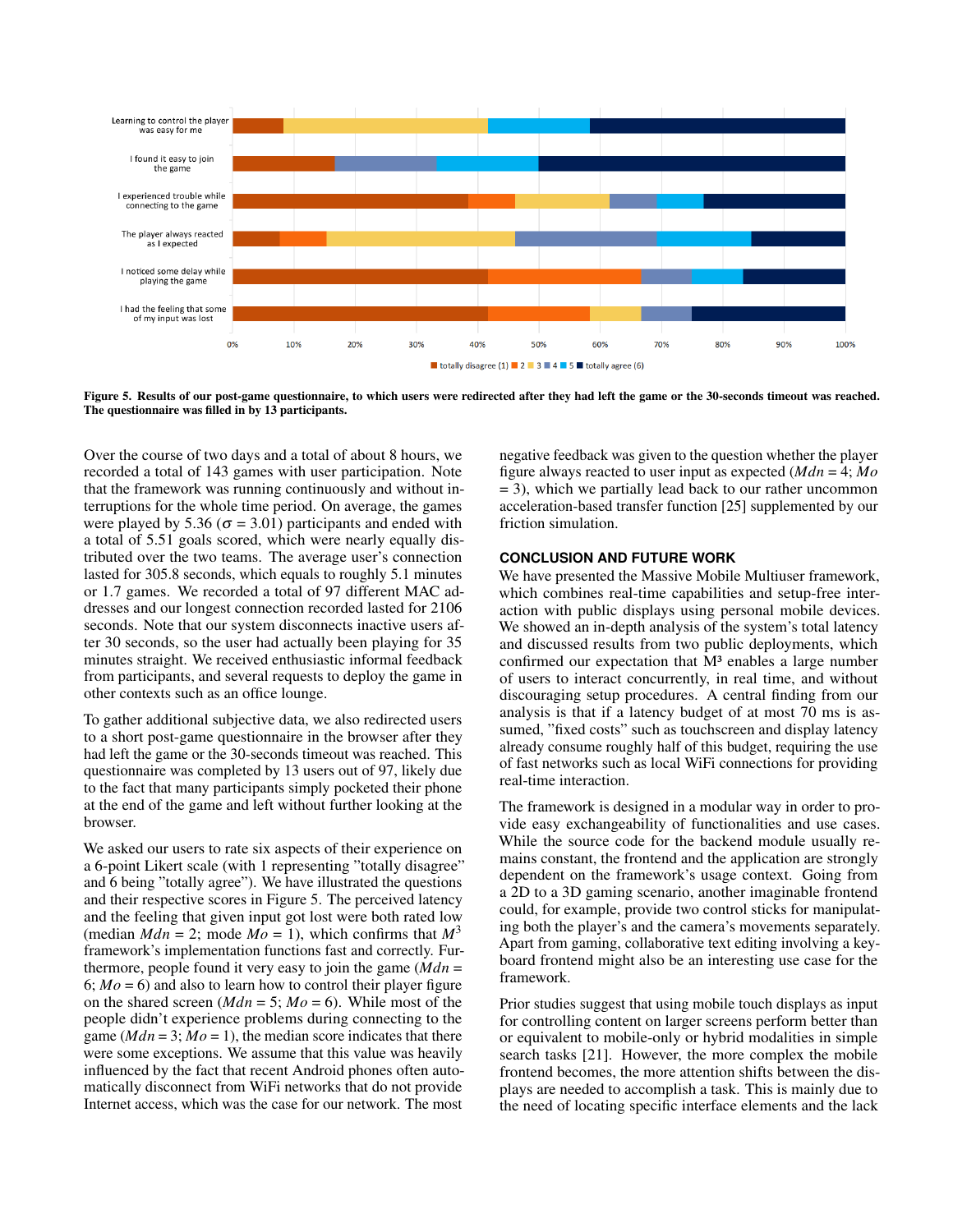of haptic feedback provided by the touch surface. In order to reduce this number of attention shifts, another interesting extension to the framework could involve using device motion in the frontend to supplement touch inputs, similar to [\[7\]](#page-5-8). As the configurable backend already supports the full set of input events defined in the Linux kernel, including accelerometer data, no changes are required there.

# **ACKNOWLEDGMENTS**

This work has been presented as a demo at the electronic arts festival *Evoke 2015*[3](#page-5-16) and at the *CHI 2016* interactivity session.

## <span id="page-5-5"></span>**REFERENCES**

1. Florian Alt, Thomas Kubitza, Dominik Bial, Firas Zaidan, Markus Ortel, Björn Zurmaar, Tim Lewen, Alireza Sahami Shirazi, and Albrecht Schmidt. 2011. Digifieds: insights into deploying digital public notice areas in the wild. In *Proceedings of the 10th International Conference on Mobile and Ubiquitous Multimedia (MUM '11)*. ACM, 165–174.

<http://dl.acm.org/citation.cfm?id=2107618>

- <span id="page-5-6"></span>2. Florian Alt, Alireza Sahami Shirazi, Thomas Kubitza, and Albrecht Schmidt. 2013. Interaction techniques for creating and exchanging content with public displays. In *Proceedings of the SIGCHI Conference on Human Factors in Computing Systems (CHI '12)*. ACM, 1709–1718. <http://dl.acm.org/citation.cfm?id=2466226>
- <span id="page-5-2"></span>3. Rafael Ballagas, Michael Rohs, and Jennifer G. Sheridan. 2005. Sweep and Point and Shoot: Phonecam-based Interactions for Large Public Displays. In *CHI '05 Extended Abstracts on Human Factors in Computing Systems (CHI EA '05)*. ACM, New York, NY, USA, 1200–1203. DOI: <http://dx.doi.org/10.1145/1056808.1056876>
- <span id="page-5-1"></span>4. Sebastian Boring, Dominikus Baur, Andreas Butz, Sean Gustafson, and Patrick Baudisch. 2010. Touch Projector: Mobile Interaction Through Video. In *Proceedings of the SIGCHI Conference on Human Factors in Computing Systems (CHI '10)*. ACM, New York, NY, USA, 2287–2296. DOI:

<http://dx.doi.org/10.1145/1753326.1753671>

- <span id="page-5-12"></span>5. Mason Chang. 2014. Android Touch Resampling Algorithm. (2014). Retrieved April 15, 2016 from [http://www.masonchang.com/blog/2014/8/25/](http://www.masonchang.com/blog/2014/8/25/androids-touch-resampling-algorithm) [androids-touch-resampling-algorithm.](http://www.masonchang.com/blog/2014/8/25/androids-touch-resampling-algorithm)
- <span id="page-5-14"></span>6. Sarah Clinch, Jan Harkes, Adrian Friday, Nigel Davies, and Mahadev Satyanarayanan. 2012. How close is close enough? Understanding the role of cloudlets in supporting display appropriation by mobile users. In *Pervasive Computing and Communications (PerCom), 2012 IEEE International Conference on*. IEEE, 122–127.
- <span id="page-5-8"></span>7. Tilman Dingler, Tobias Bagg, Yves Grau, Niels Henze, and Albrecht Schmidt. 2015. uCanvas: A Web Framework for Spontaneous Smartphone Interaction with Ubiquitous Displays. In *Human-Computer Interaction –*

*INTERACT 2015*, Julio Abascal, Simone Barbosa, Mirko Fetter, Tom Gross, Philippe Palanque, and Marco Winckler (Eds.). Number 9298 in Lecture Notes in Computer Science. Springer International Publishing, 402–409. [http://link.springer.com/chapter/10.1007/](http://link.springer.com/chapter/10.1007/978-3-319-22698-9_27) [978-3-319-22698-9](http://link.springer.com/chapter/10.1007/978-3-319-22698-9_27) 27

- <span id="page-5-10"></span>8. Ivan Elhart, Federico Scacchi, Evangelos Niforatos, and Marc Langheinrich. 2015. ShadowTouch: A Multi-user Application Selection Interface for Interactive Public Displays. In *Proceedings of the 4th International Symposium on Pervasive Displays (PerDis '15)*. ACM, New York, NY, USA, 209–216. DOI: <http://dx.doi.org/10.1145/2757710.2757735>
- <span id="page-5-11"></span>9. Ian Fette and Alexey Melnikov. 2011. The WebSocket Protocol (RFC6455). (2011). Retrieved September 25, 2015 from [https://tools.ietf.org/html/rfc6455.](https://tools.ietf.org/html/rfc6455)
- <span id="page-5-7"></span>10. Matthias Geel, Daniel Huguenin, and Moira C. Norrie. 2013. PresiShare: Opportunistic Sharing and Presentation of Content Using Public Displays and QR Codes. In *Proceedings of the 2Nd ACM International Symposium on Pervasive Displays (PerDis '13)*. ACM, New York, NY, USA, 103–108. DOI: <http://dx.doi.org/10.1145/2491568.2491591>
- <span id="page-5-9"></span>11. Google, Inc. 2015. Nearby. (2015). Retrieved September 25, 2015 from [https://developers.google.com/nearby/.](https://developers.google.com/nearby/)
- <span id="page-5-13"></span>12. Zenja Ivkovic, Ian Stavness, Carl Gutwin, and Steven Sutcliffe. 2015. Quantifying and Mitigating the Negative Effects of Local Latencies on Aiming in 3D Shooter Games. In *Proceedings of the 33rd Annual ACM Conference on Human Factors in Computing Systems (CHI '15)*. ACM, New York, NY, USA, 135–144. DOI: <http://dx.doi.org/10.1145/2702123.2702432>
- <span id="page-5-3"></span>13. Thomas Kubitza, Sarah Clinch, Nigel Davies, and Marc Langheinrich. 2013. Using mobile devices to personalize pervasive displays. *ACM SIGMOBILE Mobile Computing and Communications Review* 16, 4 (2013), 26–27. <http://dl.acm.org/citation.cfm?id=2436211>
- <span id="page-5-4"></span>14. Thomas Kubitza, Sascha Thullner, and Albrecht Schmidt. 2015. VEII: A Toolkit for Editing Multimedia Content of Interactive Installations On-site. In *Proceedings of the 4th International Symposium on Pervasive Displays (PerDis '15)*. ACM, New York, NY, USA, 249–250. DOI: <http://dx.doi.org/10.1145/2757710.2776806>
- <span id="page-5-0"></span>15. Jörg Müller, Florian Alt, Daniel Michelis, and Albrecht Schmidt. 2010. Requirements and Design Space for Interactive Public Displays. In *Proceedings of the International Conference on Multimedia (MM '10)*. ACM, New York, NY, USA, 1285–1294. DOI: <http://dx.doi.org/10.1145/1873951.1874203>
- <span id="page-5-15"></span>16. Jörg Müller, Dieter Eberle, and Konrad Tollmar. 2014. Communiplay: A Field Study of a Public Display Mediaspace. In *Proceedings of the 32Nd Annual ACM Conference on Human Factors in Computing Systems (CHI '14)*. ACM, New York, NY, USA, 1415–1424. DOI: <http://dx.doi.org/10.1145/2556288.2557001>

<span id="page-5-16"></span><sup>3</sup><https://www.evoke.eu/2015/>